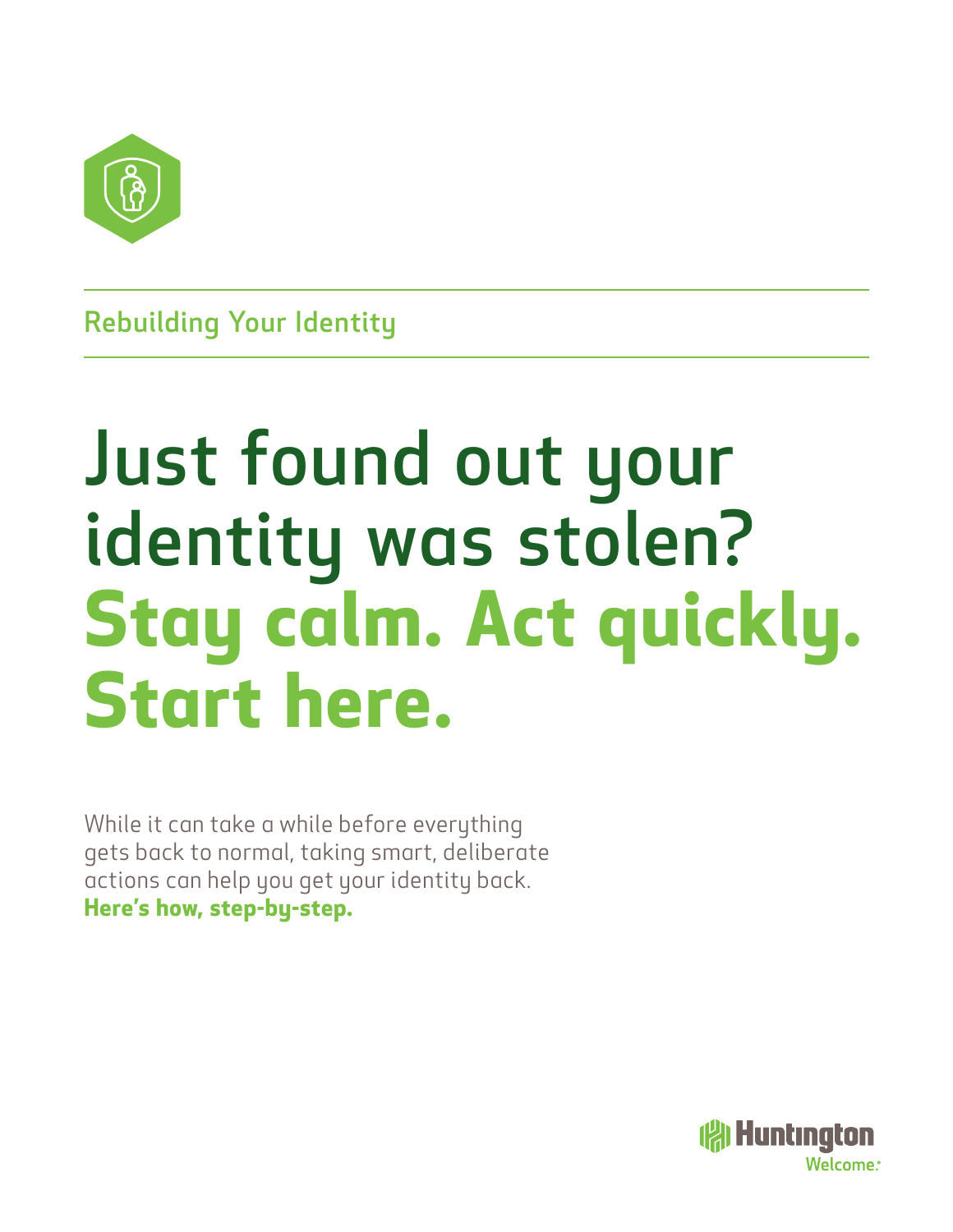### Step 1:

## Let anyone with your financial information on file know you suspect fraud.



You may need to change your credit cards and bank accounts.

### *If Someone Used Your Account*

#### **What to do:**

- Determine which charges are fraudulent and then call your bank or credit card company's fraud department to report unauthorized charges and request confirmation in writing. If it's a credit or debit card account, ask for a new card with new numbers.
- Change all passwords, PINs and logins associated with the account(s).

#### **Why:**

It can help prevent thieves making further charges or accessing other personal information.

#### **Tips:**

- Keep a written record of whom you contacted and when. Also, keep any confirmation letters from banks or businesses since you may need them to dispute credit report discrepancies.
- Make sure you understand if your bank, credit card company, or payee holds you responsible for any unauthorized charges.
- Don't forget to notify utilities, insurance and other auto-pay companies attached to the compromised account(s).
- Be prepared to complete a dispute form at your bank or credit card company's request, as well as send them copies of federal or law enforcement reports (Step 3 & 4).

### *If Someone Opened an Account(s) in Your Name*

#### **What to do:**

- Call your bank's fraud department. Tell them your identity was stolen and ask to close or freeze the account(s). Ask for written confirmation that states:
	- That you reported you did not open the account and you did not authorize anyone else to open the account on your behalf.
	- That you reported you did not authorize any transactions on the account.
- Once the bank or credit card company has completed their review of the case and determined that you are not liable, you should receive written confirmation that you are not financially responsible for any charges incurred on the account.

#### **Why:**

This can prevent someone from adding new charges or doing anything else on the account(s) without your permission.

#### **Tips:**

- Keep a written record of whom you contacted and when. Also, keep any confirmation letters from banks or businesses since you may need them to dispute credit report discrepancies.
- Be prepared to complete a dispute form at your bank or credit card company's request, as well as send them copies of federal or law enforcement reports (Step 3 & 4).

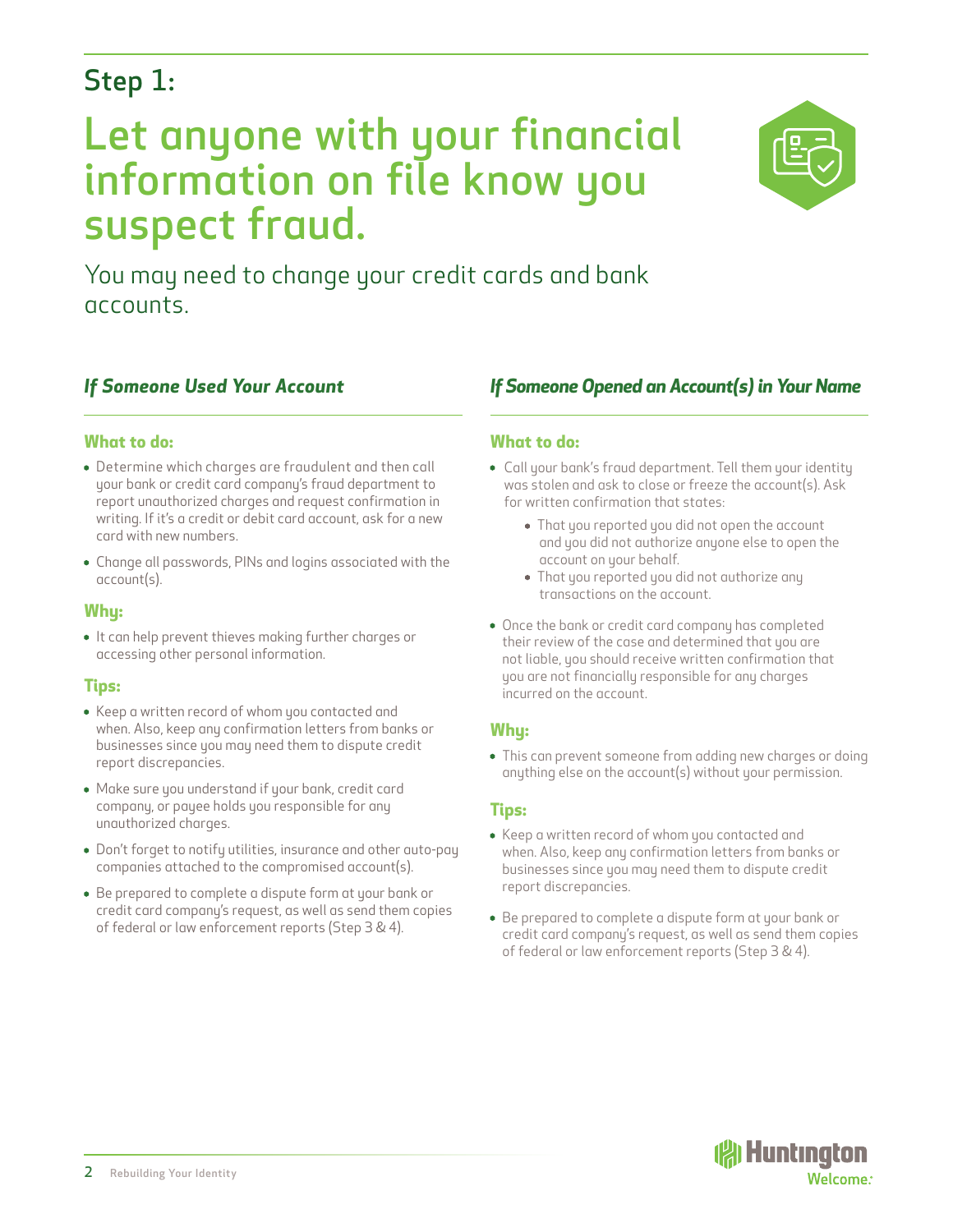### Step 2:

## Report ID theft to credit reporting agencies.

Add a fraud alert or credit freeze to all of your credit reports.

### *Who to Contact*

### **Equifax**

(888) 766-0008 [Equifax.com/CreditReportAssistance](http://www.Equifax.com/CreditReportAssistance
)

### **Experian**

(888) 397-3742 [Experian.com/Fraud](https://www.experian.com/fraud) [Experian.com/Freeze](https://www.experian.com/freeze/center.html)

### **TransUnion**

(800) 680-7289 [TransUnion.com/Solution/Fraud](https://www.transunion.com/solution/fraud-detection)-Detection [TransUnion.com/SecurityFreeze](https://www.transunion.com/blog/identity-protection/credit-freeze-vs-credit-lock)

### *What to Say*

- Tell them your identity has been stolen.
- Add a short-term fraud alert if you're planning on applying for a new mortgage, car loan, student loan or other type of credit in the near future.
- Add a stronger, longer-term credit freeze if you won't be applying for new credit soon.
- Ask for a FREE copy of your credit report and review it carefully. (You'll need it for Step 5.)
- Most credit bureaus will give you a free copy when you place or renew a fraud alert.
- If you add an alert, you may be opted out of receiving pre-approved credit card and insurance offers.
- When you receive a report, make note of the unique number assigned to you since you may need it later when communicating with the credit bureau.

### *The Difference Between a Fraud Alert & Credit Freeze*

#### **Fraud Alert**

**Definition:** A fraud alert is a notice placed on your credit report warning prospective lenders that you are a victim of identity theft and that they should take reasonable extra steps to verify your identity before granting credit to the person claiming to be you.

Typically, placing or renewing a fraud alert will allow you to request a free credit report from each bureau to help you monitor your credit.

For a fraud alert, consumers only need to **contact one of the three major credit reporting agencies by phone or through their website.** The law requires that the credit reporting agency notify the other two when a consumer requests a fraud alert.

**Cost:** A fraud alert is available at no charge.

**How long it lasts:** An initial fraud alert will be active for 90 days, but it could be renewed for another 90 days after the first alert expires. You also have the option to apply for an extended fraud alert that will last for seven years.

#### **Credit Freeze**

**Definition:** A credit freeze means that no one (including you) can access your credit file until you unfreeze it, using a PIN or passphrase. If a prospective lender can't access your credit report, they won't issue new credit, which makes it harder for identity thieves to open new accounts in your name.

To place a credit freeze, you must **contact each of the three credit reporting agencies separately at the companies' credit freeze websites.**

**Cost:** A freeze might be free, depending on your state and circumstances. For example, if you're an identity-theft victim and have filed a police report about the incident. Otherwise, expect to pay a small fee to initiate or temporarily lift a freeze at each credit bureau.

**How long it lasts:** If you place a credit freeze, you'll get a PIN number to use each time you want to freeze, unfreeze and refreeze the account. In almost all states, a credit freeze lasts until you temporarily lift it or permanently remove it. In a few states, it expires after seven years.

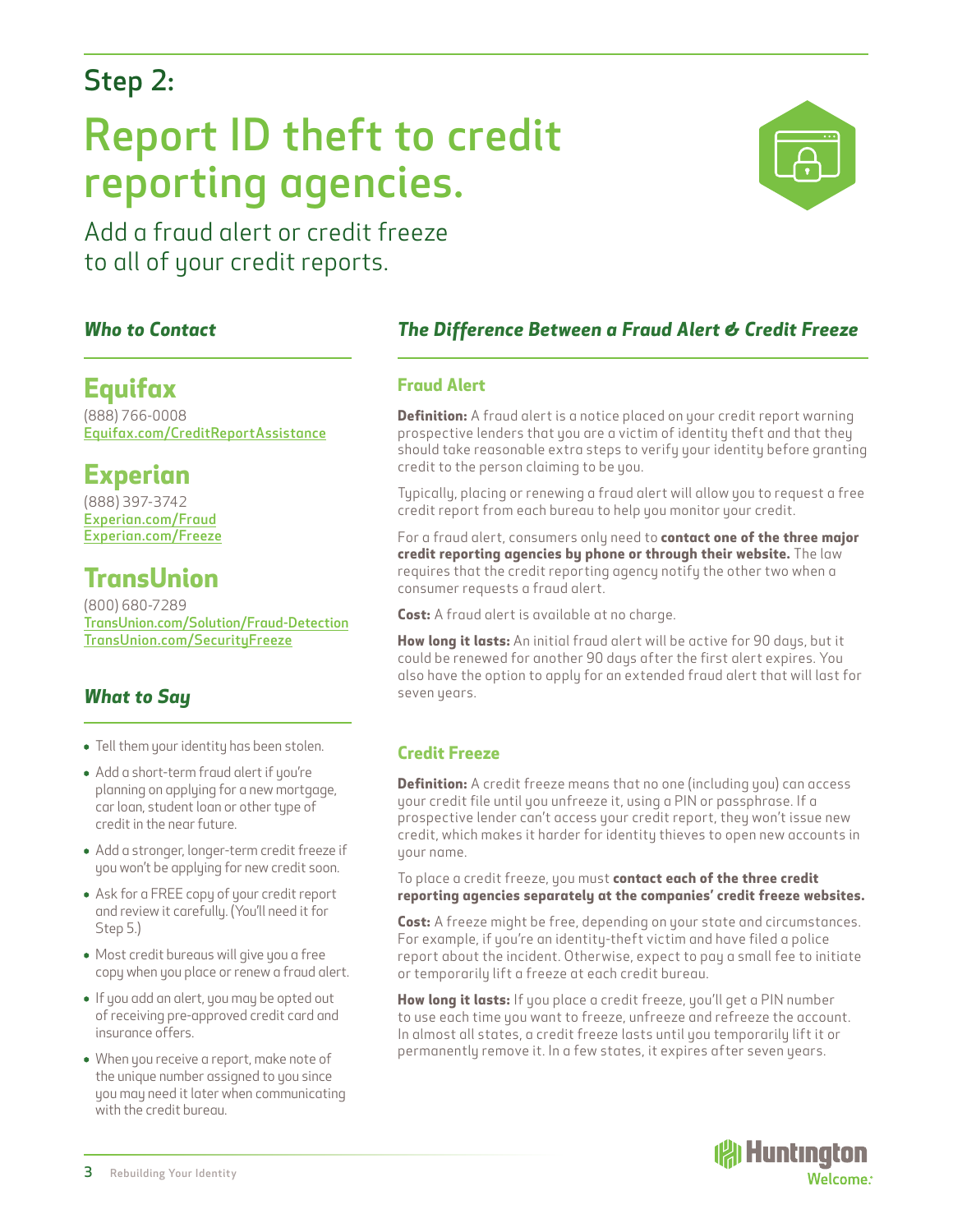### Step 3:

## File a complaint with the Federal Trade Commission.



Generate a trail of evidence and help fight fraud, too.

**Although it doesn't guarantee an immediate fix for you, you can help combat fraud worldwide by filing a complaint with the Federal Trade Commission (FTC). Credit reporting agencies, credit card companies, banks and others may require an FTC Identity Theft Report as part of their reporting process, so be sure to get (and keep) a copy of your complaint.**

### *Online:*

[ftc.gov/complaint](http://www.ftc.gov/complaint)

*By phone:*

(877) FTC-HELP (877-382-4357)

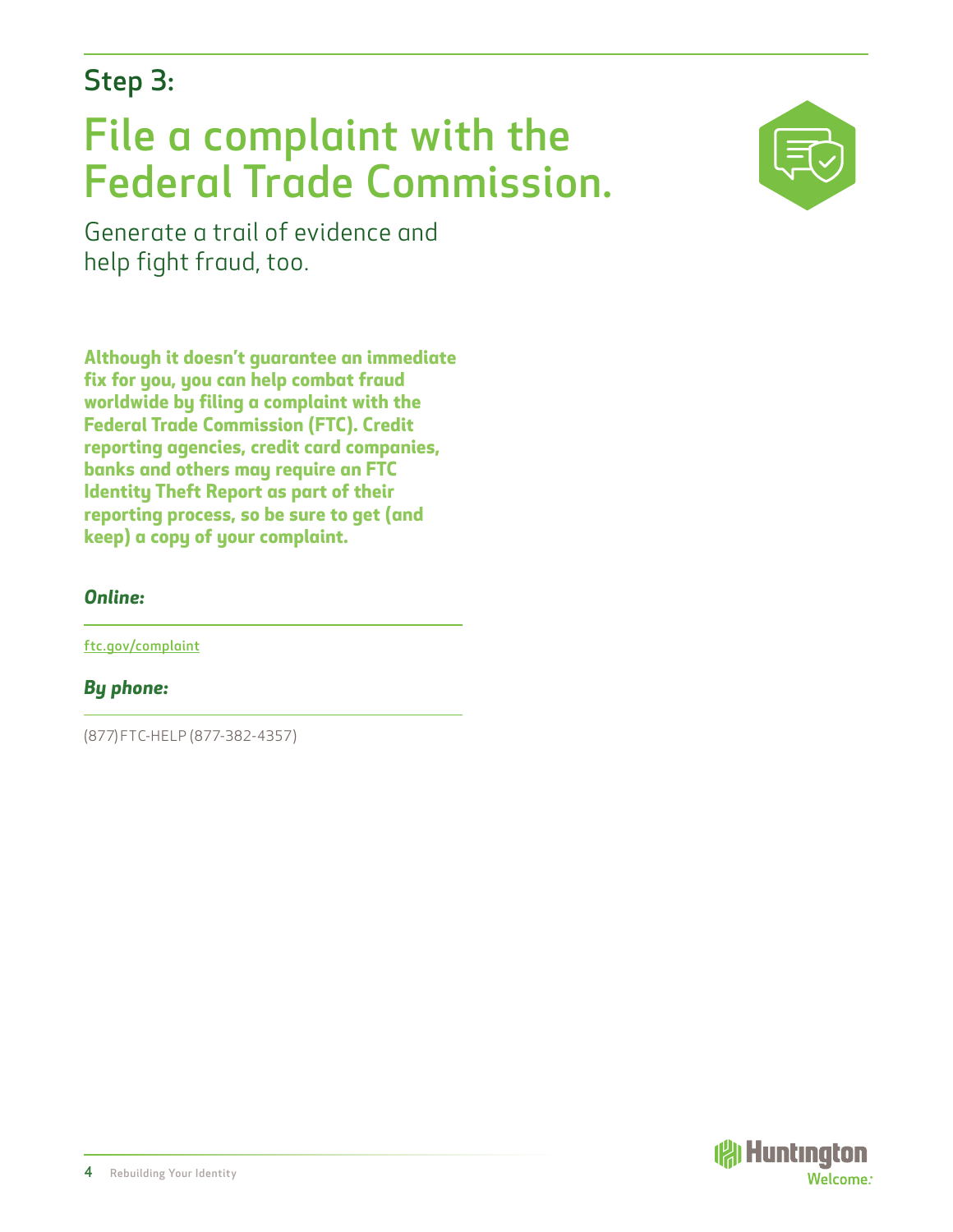### Step 4:

## Make a report with local law enforcement.

File a sworn statement to help protect yourself.



**If someone has taken your personal information and used it to commit fraud in your name, that is a crime and you are a victim. Filing a police report gives you documented proof that you've declared your innocence and stated you are not responsible for any crimes committed using your name.**

### *What to Know About Filing a Police Report*

Some local law enforcement agencies may allow you to file a report online; others will ask you to make a report in person. Call or visit their website for more information.

#### **Regardless of how you file, here's what you'll need in order to make the report:**

- A copy of your FTC Identity Theft Report (Step 3)
- A government-issued photo ID (driver's license, passport, U.S. military ID)
- Proof of address (mortgage statement, rental agreement, utility bill)
- Evidence of the theft (credit card statements showing fraudulent transactions, credit reports, collection letters)

#### **Tips:**

- Ask for a copy of the report to keep for your records. You may need to provide copies of this report to credit agencies or creditors.
- If local law enforcement is unable to take your report as an identity theft report, file it as a miscellaneous incident report.
- If you have trouble filing a report, contact your state Attorney General's office.

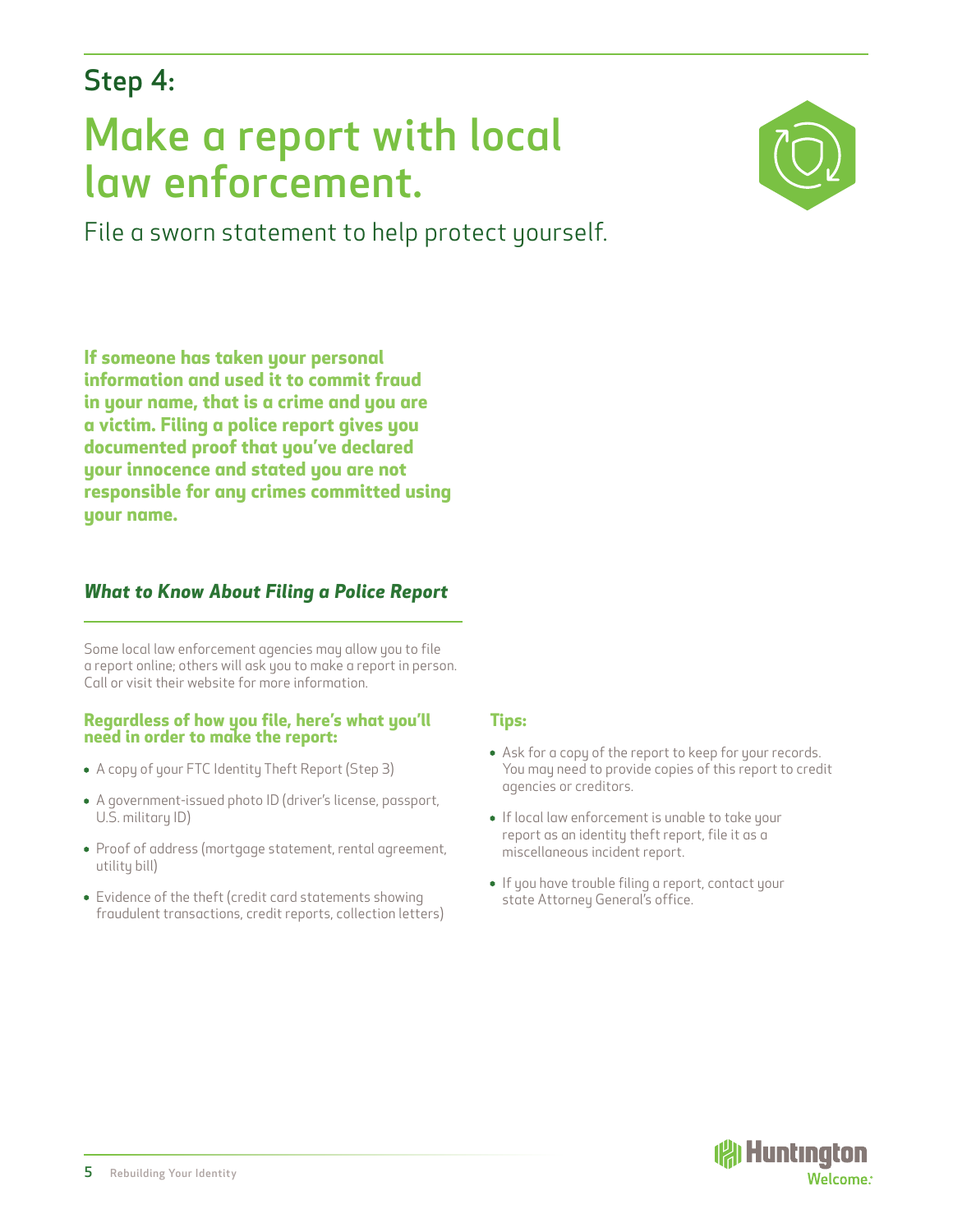### Step 5:

## Submit a dispute to the credit reporting agencies.

Ask for an investigation and removal of fraudulent charges and accounts.

**Although you're a victim of crime, credit reporting agencies will not automatically fix your credit report. After reviewing your credit report (Step 1) and identifying fraudulent charges, you'll need to file a dispute with each agency. Include as much detail and supporting documentation as possible, including an FTC Identity Theft Report (Step 3) and police report (Step 4). Ask that the credit agency block or remove fraudulent activity from your credit report.**

### *Mail Your Dispute Resolution Letters*

### **Equifax**

P.O. Box 105069 Atlanta, GA 30348-5069 (800) 525-6285

### **Experian**

P.O Box 9554 Allen, TX 75013 (888) 397-3742

### **TransUnion**

Fraud Victim Assistance Department P.O. Box 2000 Chester, PA 19016 (800) 680-7289



### *Get Up to Three Free Credit Reports Each Year*

You can request a copy of your credit report at no cost to you once each year by visiting the government-approved website **[AnnualCreditReport.com](http://www.AnnualCreditReport.com).** You're entitled to a free credit report from each of the three major credit reporting agencies every year, too. Since you have three reports available to you each year, mark your calendar to request one report every four months.

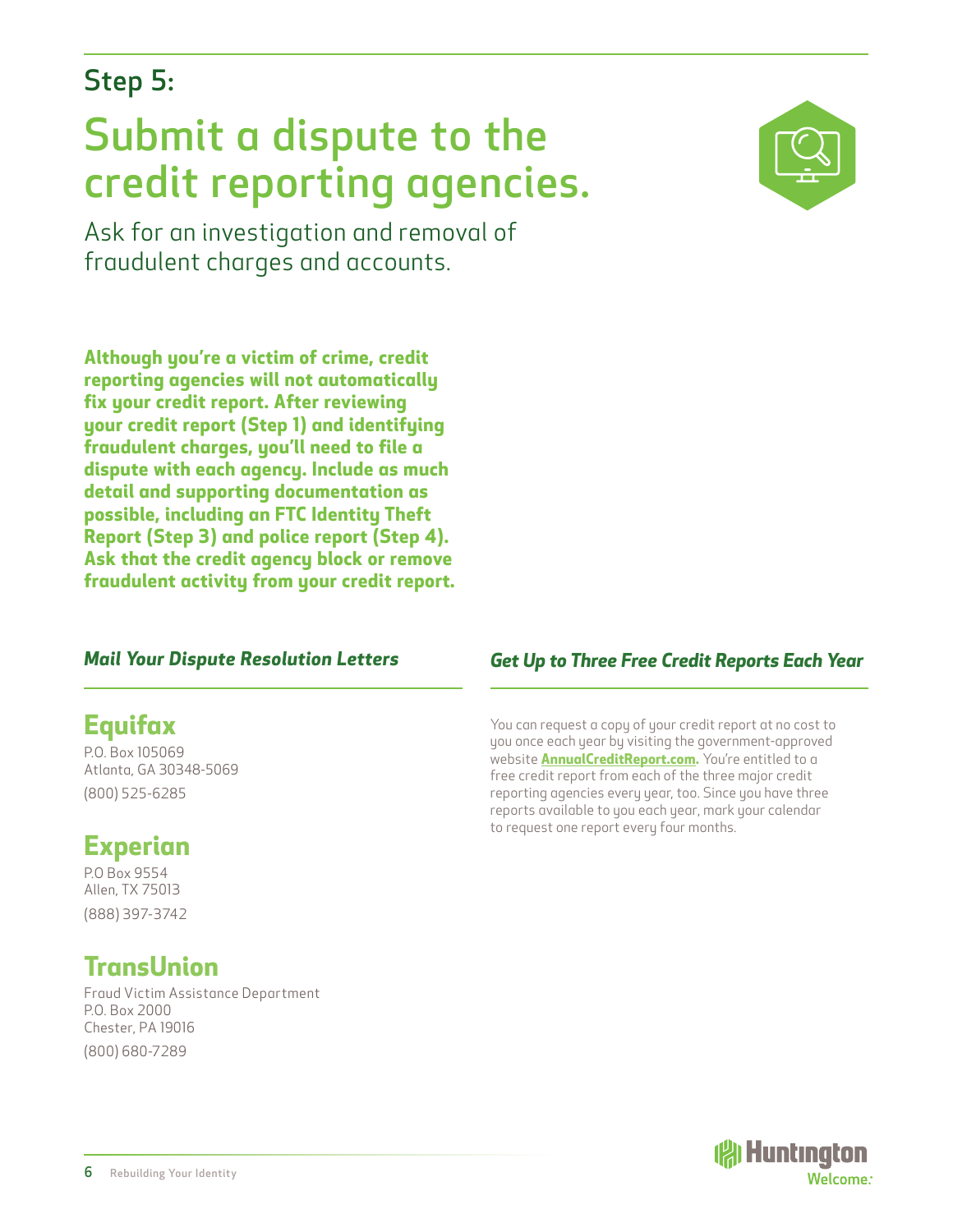### Step 6:

## Be wary of credit repair companies.



Know that there's no quick fix for getting back to normal.

**Identity theft can really disrupt your life. It takes time to get through it. Don't be discouraged. Don't rush the process. And don't be fooled by companies that claim to be able to fix your credit fast. It's not that easy—and it certainly doesn't have to cost you what they charge.**

**There's little that a credit repair company can do that you can't do yourself. If you've already taken Steps 1-5, you're well on your way!**

### *Credit Repair Companies: Signs of a Scam*

- The company has nothing but a website: no phone number, no physical location, no live person to talk to. You should be able to speak to a person when you call your credit repair agency as the agency should want to talk with you directly so that they can fully understand your needs and situation.
- The company insists you pay them before they do any work.
- They don't explain your legal rights when they tell you what they'll do for you.
- They insist on assigning you a credit profile number or credit privacy number, or ask that you contact the IRS for an employer identification number (EIN), instead of using your Social Security Number.
- They tell you not to contact any of the credit reporting companies yourself.
- They ask you to dispute information that's found on your credit report even if it's accurate.
- They encourage you to falsify information on credit or loan applications.

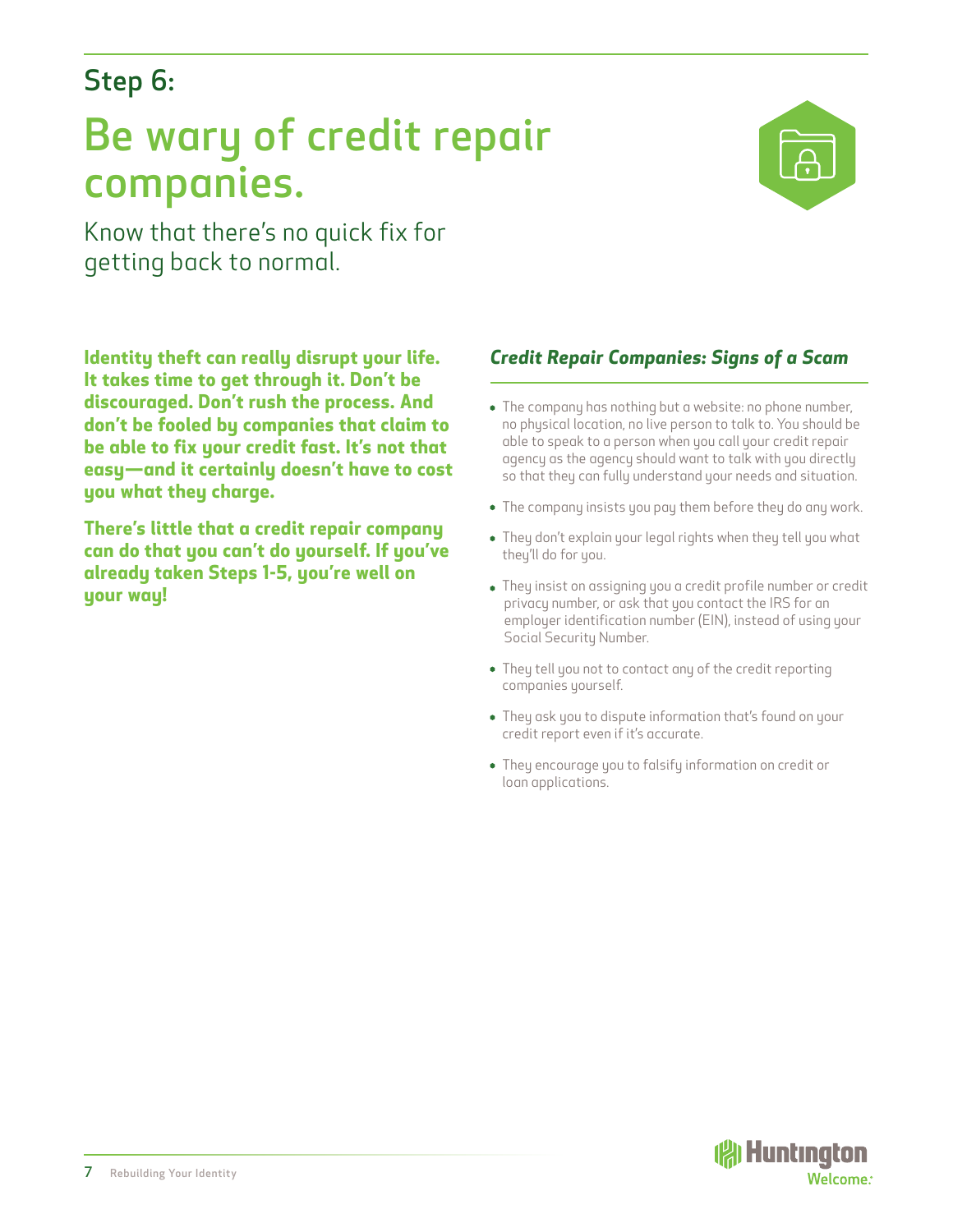### Step 7:

## Adopt new habits.

Become even more proactive about keeping your identity safe.



### **You've already taken most of the steps to recover, but here are some other ways to help yourself.**

**Know your rights.** Even when you've acted quickly and handled everything correctly, you still might encounter roadblocks on the way to recovering your identity. Visit the FTC's website ([www.identitytheft.gov](http://www.identitytheft.gov)) for a list of your rights, as well as other helpful resources.

**Be a responsible borrower.** Continue to pay your debts in full and on time. Keep balances low on credit cards and revolving credit accounts.

**Look for signs of fraud.** Continually review your bank activity, credit card balances, and monthly statements to make sure all the charges shown are actually yours. Monitor your credit reports, looking for accounts you didn't open, inquiries you don't recognize, unusual payment histories and unfamiliar personal information. (See Step 5 for how to get three free copies of your credit report each year.)

**Act quickly.** As soon as you see something that doesn't look right, get in touch with your bank, business, utility, credit card company, etc. Repeat Steps 1-7, as necessary.

**Remain vigilant.** Just like panic, the other extreme complacency—can hurt you. A common mistake of identity theft victims is assuming that once the damage is done and the clean up is over, all's well. Unfortunately, identity thieves tend to aim for the same victims again and again. To prevent repeated strikes, constantly monitor your credit, and add a fraud alert or credit freeze to your credit report.

### *How Theft Hurts Your Credit Score*

Credit reporting agencies collect information about your financial and legal background and use it to compile a credit report. If you pay your bills on time, maintain good credit and avoid legal trouble, your credit report will reflect that.

Credit reports are sold to banks, credit card companies, employers, insurers and others who may want or need to know whether you're a good risk.

When your identity is stolen, there's a good chance your credit's been compromised, too. In a typical identity theft situation, a fraudster applies for new credit, maxes it out and fails to make payments.

When a fraudster makes several credit inquiries in your name, your credit score can drop 10-20 points. Factor in the increase in credit card debt and the "missed payments" from the fraudster, and your score can go down even more.

Keeping an eye on your credit reports can help minimize or prevent inaccuracies in your credit score due to fraudulent or inaccurate activity.